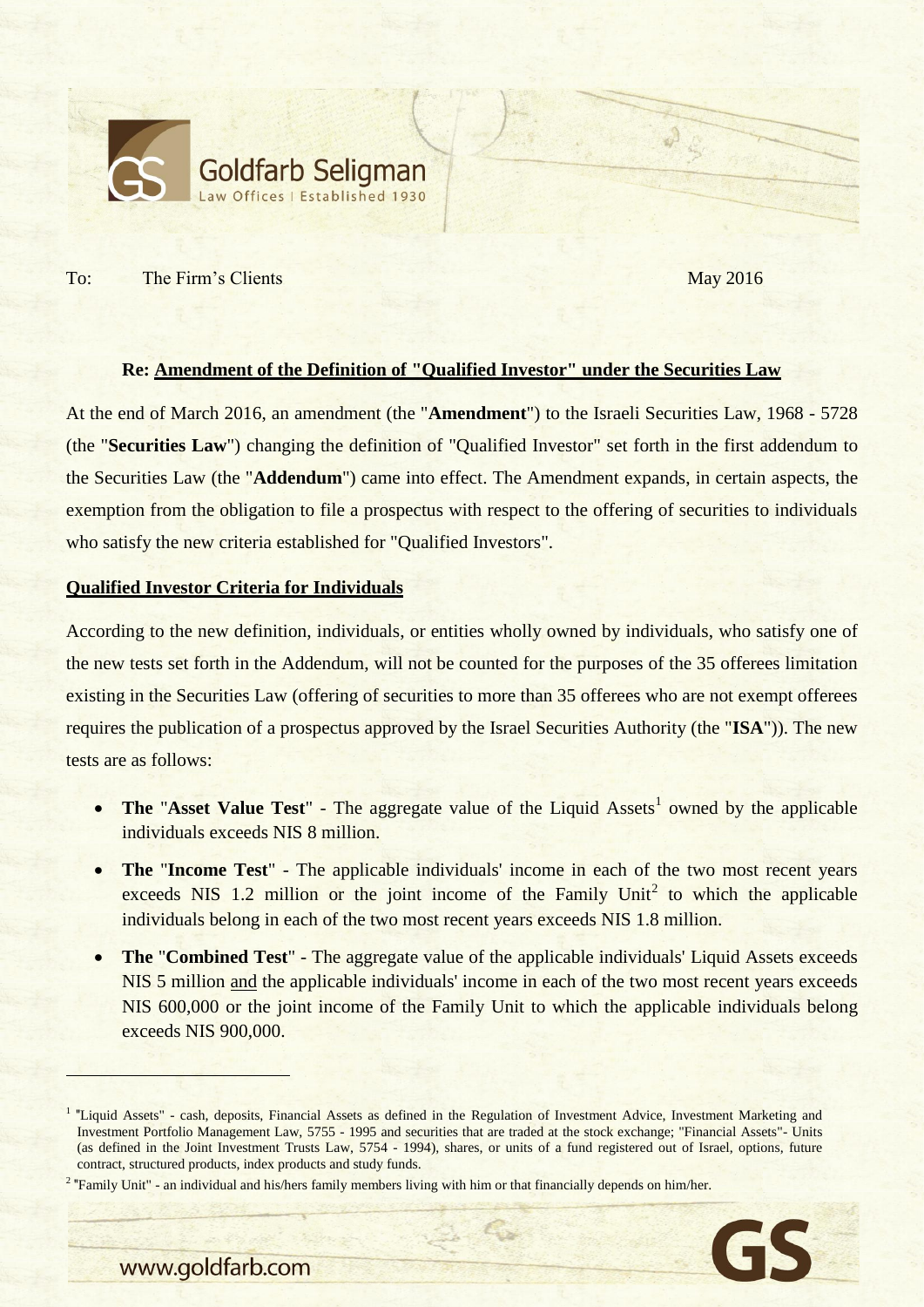The new tests replace a much more complicated test (the "**Former Test**"), which required the satisfaction of two out of three of the following subtests: first, the "Asset Value Subtest", which required a much higher threshold of the aggregate value of the investor's Liquid Assets (NIS 12 Million as opposed to a NIS 8 Million threshold in the independent Asset Value Test, and a NIS 5 Million threshold in the new Combined Test); second, the "Expertise Subtest", which required expertise and skills in the field of capital markets and was not explicitly defined; and third, the "Transactions Subtest", which required the execution of a high number of capital market transactions, especially for individuals who are not active in the capital markets. The last two subtests of the Former Test were removed from the Addendum and replaced by the new criteria set forth above.

It should be noted that the Former Test continues to apply for the purpose of the Investment Advice, Investment Marketing and Investment Portfolio Management Law, 1995, which until the Amendment shared the same test with the Securities Law.

## **Procedures for Confirming Qualified Investor Status**

Following the Amendment, in order for the exemption from publishing a prospectus with respect to offerings made to qualified investors to apply, the issuer of securities (an "**Issuer**") must receive a declaration from the investor confirming the investor's satisfaction of the "Qualified Investor" tests set forth in the Addendum and must confirm that the investor indeed satisfies such "Qualified Investor" criteria.

In this respect it should be noted that the Amendment formally adds to the Securities Law an existing position previously published by the ISA (the "ISA Position")<sup>3</sup>, pursuant to which an Issuer must confirm that an investor indeed satisfies the "Qualified Investor" tests, as opposed to just receiving a declaration confirming such satisfaction. Given the above, we believe that Issuers can continue to rely on the ISA Position with respect to the new "Qualified Investor" tests, and therefore, inter alia:

- An Issuer can distinguish between the offering stage, in which the Issuer only needs to receive a declaration from the qualified investor with respect to his satisfaction of the new "Qualified Investor" tests, and the actual investment stage, prior to which the Issuer must complete the confirmation of the investor's "Qualified Investor" status.
- The ISA Position with respect to confirmation of compliance with the Former Test shall also apply to the confirmation of compliance with the new "Asset Value Test" and the "Income Test",

 $\epsilon_{\rm b}$ 

<sup>3</sup> Staff Position 103-35: "Private Placement to Sophisticated Investors".



www.goldfarb.com

 $\overline{a}$